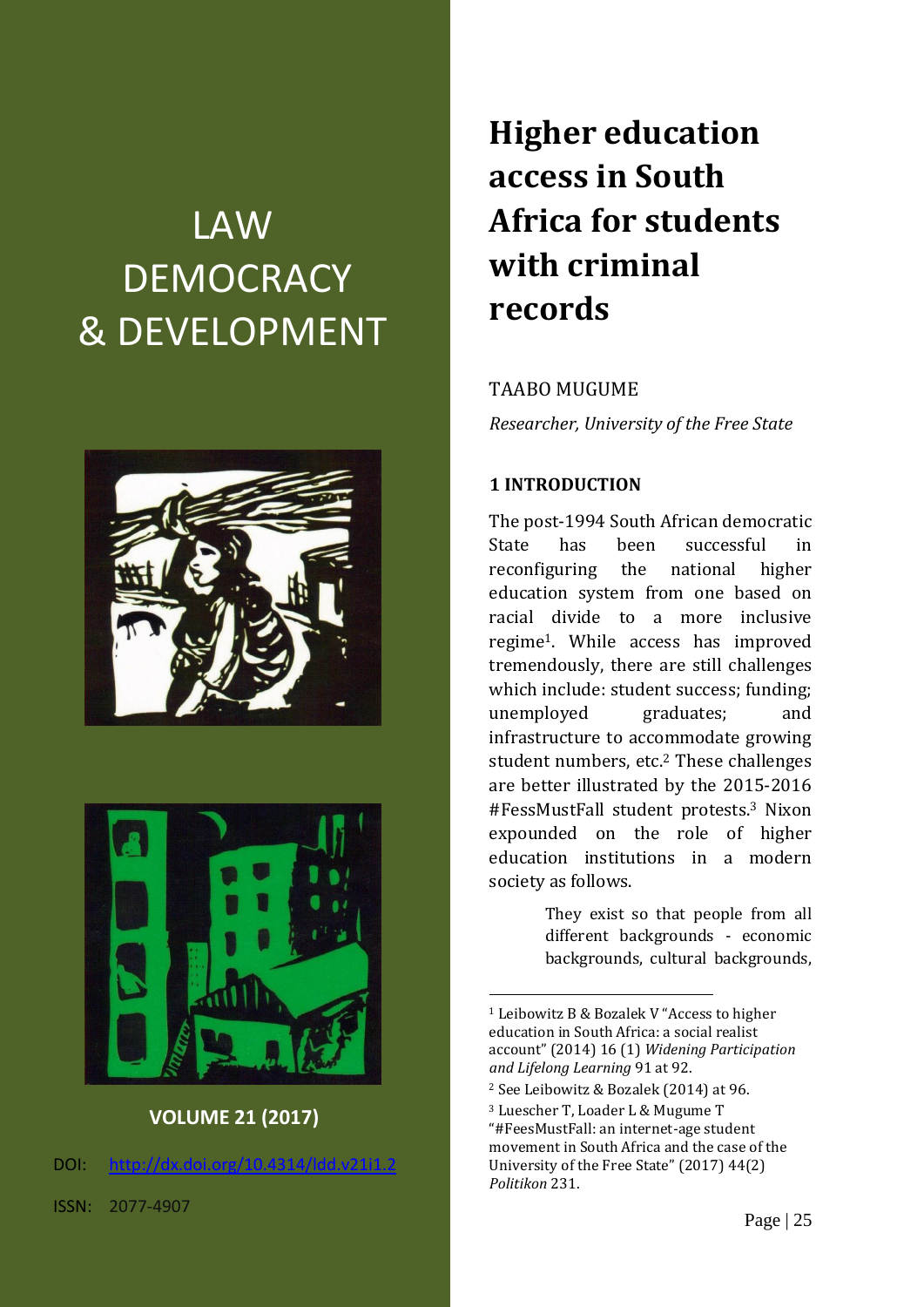and races can have access to the things that they need. ... If our public institutions are going to fulfill their mission they have to consider that the large majority of people who are impacted by the criminal justice system are the very people that they have a mission to serve. And unless they make that connection they are going to miss the mark in achieving their very own missions. 4

Therefore, higher education access is fundamental for societal progress. In relation to ex-offenders, it is argued that, for example, getting a higher education reduces the possibility of recidivism. <sup>5</sup> According to Walmsley, data from the South African national prison administration shows that with more than one and a half million South Africans in prison by 2013, South Africa has very congested prisons. <sup>6</sup> Even though the country has higher education access prison programmes, <sup>7</sup> there should be more opportunities to access higher education after serving prison sentences, and even for those with criminal records who may not have served a prison sentence. Moreover, access to higher education is very important for the process of reintegration into communities and reducing recidivism. 8

This article analyses the 2016 academic year application forms of 16 South African universities to explore: the kind of mechanisms they have in place to promote access, whether institutions require potential students to provide information about their criminal records, the reasons provided for requiring such information, and any indication of how the information is stored, accessed and shared. Therefore, it focuses on access to higher education in South Africa since, as explained above, higher education is fundamental to societal development.

The following discussion includes: a brief discussion of South African higher education; the literature on students with criminal records generally and in South Africa; research methodology; higher education in South Africa and students with criminal records; analysis; a possible route for South Africa; a research agenda; and conclusion. The article is limited by the use of university application forms as the only source of data.

#### **2 HIGHER EDUCATION ACCESS IN SOUTH AFRICA**

South Africa under democratic leadership has undergone drastic higher education reforms. While there are challenges, progress is noticeable in the levels of access due to

<sup>4</sup> Nixon V "Opening remarks at: New York Reentry Education Network pathways of possibility conference" (27 February 2013, City University of New York: Baruch College).

<sup>5</sup> Sokoloff NJ & Fontaine A "Systemic barriers to higher education: how colleges respond to applicants with criminal records in Mayland" (2013) at 11.

<sup>6</sup> Walmsley R "World prison population list" (10 ed) (2013) available at

http://www.aidsdatahub.org/sites/default/files/publication/World\_prison\_population\_list\_10th\_edition \_2013.pdf (accessed 15 November 2016); Maravanyika EO "Understanding overcrowding in South African prisons" (2016) available at

http://www.sabc.co.za/news/a/b7d0fd004f36e769aa33aed37832bbf1/Understanding-overcrowdingin-South-African-prisons-20161205 (accessed 28 June 2017).

<sup>7</sup> See Walmsley (2013)

<sup>8</sup> See Sokoloff & Fontaine (2013) at 11.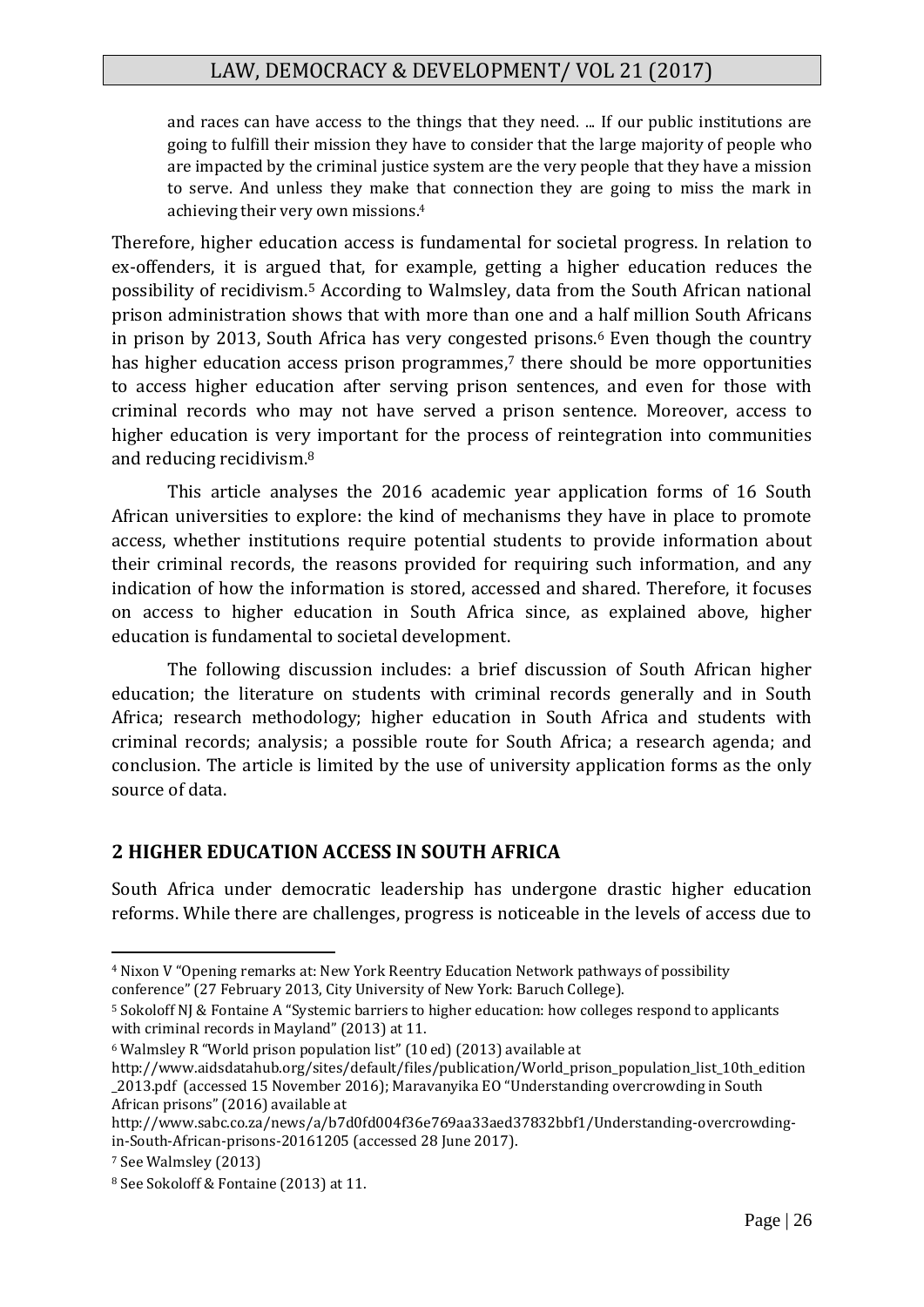policy changes designed post-1994 to support mass higher education. <sup>9</sup> Informed by the National Commission on Higher Education of 1996<sup>10</sup> and the White Paper on Higher Education of 1997,<sup>11</sup> the Higher Education Act of 1997<sup>12</sup> was the first post-1994 fundamental policy initiative designed to ensure regulated transformation of institutions of higher learning. The Act was designed with the main intention of ensuring access to higher education for more students from previously disadvantaged communities and also to avail employment opportunities. In line with promoting access, the State introduced the National Student Financial Aid Scheme (NSFAS) targeting poor students.<sup>13</sup> The fund has had a fundamental positive effect on access.<sup>14</sup> Moreover, the South Africa Constitution of 1996<sup>15</sup> considers education as a right, rather than a privilege (Bill of Rights). While student access to higher education in South Africa is noted in a positive light, success still faces serious challenges. In response, many initiatives have been introduced in institutions and supported by the State. However student success is beyond the scope of this article. <sup>16</sup> Although some scholars have published on criminal records in South Africa, there is a dearth of literature on access to higher education for students with criminal records. Mujuzi and Tsweledi provide legal clarification on a criminal record "[i]n South African law, there are three situations in which a person may get a criminal record – when he enters a plea of guilty, when he is

<u>.</u>

<sup>11</sup> Education White Paper 3: A Programme for the Transformation of Higher Education (1997) available at http://www.che.ac.za/sites/default/files/publications/White Paper3.pdf (accessed 28 June 2017).

<sup>12</sup> Higher Education Act 101 of 1997 available at http://www.up.ac.za/media/shared/409/highereducation-act-1997.zp86770.pdf (accessed 28 June 2017).

<sup>9</sup> Badat S "The challenges of transformation in higher education and training institutions in South Africa" (2010) available at http://www.dbsa.org/EN/About-

Us/Publications/Documents/The%20challenges%20of%20transformation%20in%20higher%20educati on%20and%20training%20institutions%20in%20South%20Africa%20by%20Saleem%20Badat.pdf (accessed 15 October 2016).

<sup>10</sup> National Commission on Higher Education (1996) available at

http://www.che.ac.za/sites/default/files/publications/Acknowledgement%20%26%20Content.pdf (accessed 28 June 2017); also see chapter one available at

http://www.che.ac.za/sites/default/files/publications/Chapter%209.pdf (accessed 28 June 2017);

<sup>13</sup> Cele MBG "Student politics and the funding of higher education in South Africa: the case of the University of the Western Cape, 1995-2005" (unpublished PhD thesis, University of the Western Cape 2014).

<sup>14</sup> Luescher T "Student representation in a context of diversity, massification and democratisation in African higher education: key concepts, perspectives, and common concerns" in Luescher TM, Klemenčič M & Jowi OJ (eds) *Student politics in Africa: representation and activism* (Cape Town & Maputo: African Minds 2016).

<sup>&</sup>lt;sup>15</sup> The Constitution of the Republic of South Africa 1996 available at

https://www.ru.ac.za/media/rhodesuniversity/content/humanresources/documents/employmentequit y/Constitution%20of%20the%20Republic%20of%20South%20Africa%201.pdf (accessed 28 June 2017). <sup>16</sup> Akoojee OS & Nkomo M "Access and quality in South African higher education: the twin challenges of transformation" (2007) 21(3) *SAJHE* 385; Bokana KG & Tewari DD "Determinants of student success at a South African university: an econometric analysis" (2014) 17(1) *Anthropologist* 259; Strydom F, Kuh G & Mentz M "Enhancing success in South Africa's higher education: measuring student engagement" (2009) 42(1) *Acta Academica* 259.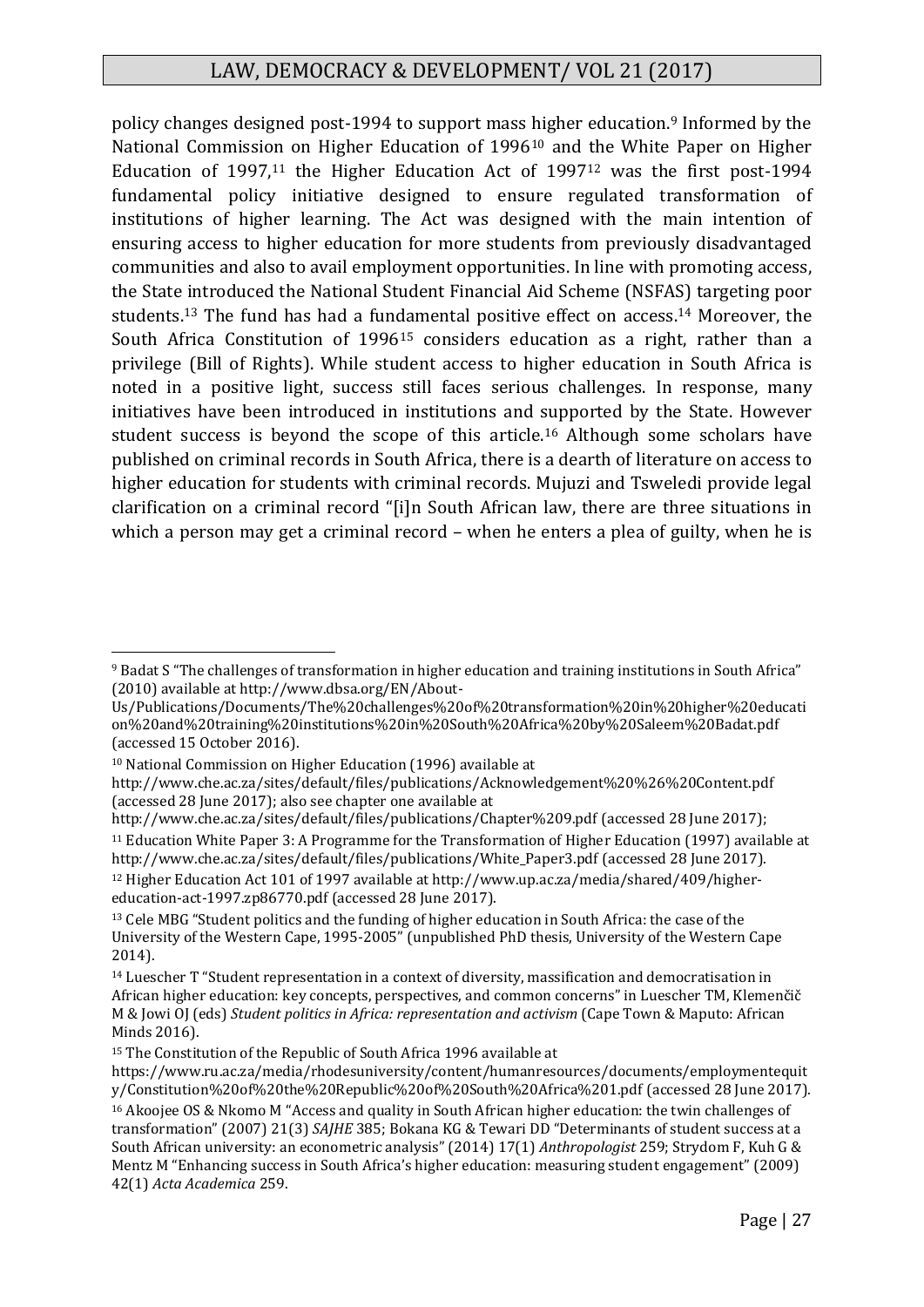prosecuted after a plea of not guilty and he is convicted, and when he pays an admission of guilt fine."<sup>17</sup>

#### **3 HIGHER EDUCATION AND STUDENTS WITH CRIMINAL RECORDS**

The institutions considered in the following discussion include Harvard University and Yale University in the United States of America (US), and Cambridge University and Oxford University in the United Kingdom (UK).

In the US, legalising the request for college applicants to report their criminal history and for further screening of such applicants in higher education is associated with a 1989 Act: the "Clery Act requires colleges to publish information about campus crime, allowing parents and applicants to compare safety across schools." <sup>18</sup> The Act does not "specify preventive interventions" and as a result institutions responded to the Act by screening applicants' criminal history in two ways: requesting applicants to selfreport specific information about their criminal history, and running independent criminal background checks.

The primary reason given by most institutions for inquiring about the criminal records of applicants during college admissions is safety of the campus community. This is due to violence reported on campuses in the US including shootings, even though it is clear that at times such crimes are not perpetrated by students. <sup>19</sup> The presence of an Act of Congress helps colleges to implement these measures even though they differ in how they deal with the various cases/applicants. Pierce and Runyan agree that ensuring campus safety may be the main driving force for institutions to screen applicants, but they also argue that other reasons for such screening may include: protection against liability; wanting to evaluate applicants' characters; and assurance for certain academic programmes that students will be eligible for licensing after graduation20.

Institutions in the US and UK have clear rules in their university statutes and ordinances outlining the process and reasons for requesting applicants to provide such information about themselves<sup>21</sup>. Those institutional policies are guided by national

<u>.</u>

<sup>17</sup> Mujuzi JD & Tsweledi LB "Discrimination on the basis of a criminal record in South Africa: is having a criminal record an analogous ground" (2014) 14(4) *International Journal of Discrimination and the Law* 244 at 245.

<sup>18</sup> Pierce MW & Runyan CW "Criminal records and college admissions" (2010) 16 *Inj Prev* at 1 available at http://injuryprevention.bmj.com/content/injuryprev/16/1/58.full.pdf (accessed 20 October 2015).

<sup>19</sup> See Pierce & Runyan (2010).

<sup>20</sup> See Pierce & Runyan (2010).

<sup>21</sup> Available at http://www.graduate.study.cam.ac.uk/graduate-admissions-policy/graduate-applicantsprevious-criminal-convictions; available at https://medstudenthandbook.hms.harvard.edu/711 criminal-offender-record-information-cori; available at

http://psychiatry.yale.edu/psychology/education/predoc/Background%20Checks%20-

<sup>%20</sup>Psychology%20Fellows%209-08-16\_273613\_284\_26812.pdf; available at

http://www.thecrimson.com/article/2016/2/9/banning-the-box/; available at

http://www.cambridgestudents.cam.ac.uk/new-students/rules-and-legal-compliance/disclosure-andbarring-service; also available at https://www.ox.ac.uk/admissions/graduate/applying-tooxford/university-policies/criminal-convictions?wssl=1 (all accessed 25 June 2017).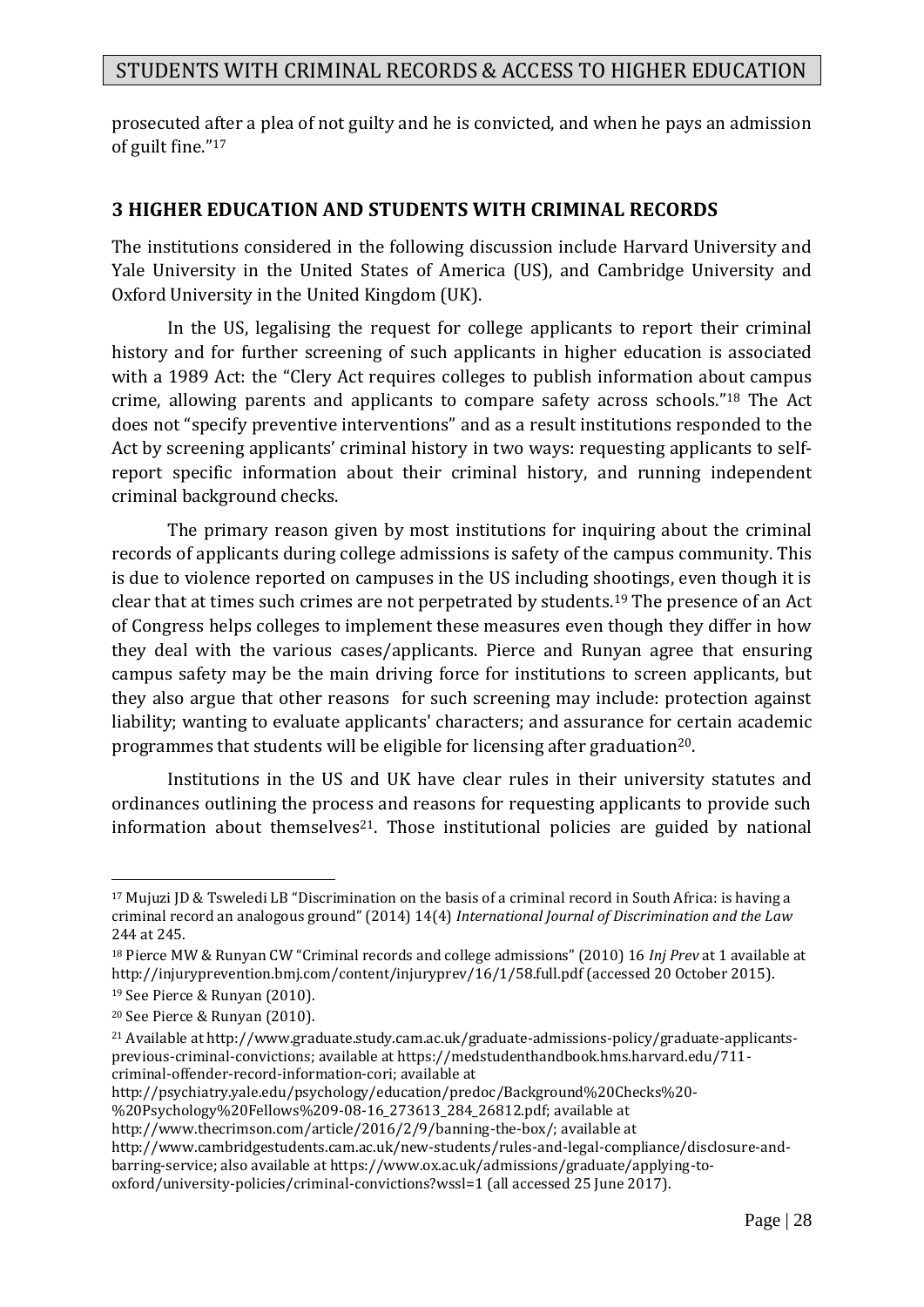policy. <sup>22</sup> The process involves applicants reporting on their criminal history. Such information is captured by the admissions office. Cases needing further screening are referred to a special committee which authorises the responsible university staff member to contact the applicant and carry out further investigations. When the committee decides to exclude a student, there is a complaints process for an application to be reviewed, while for accepted applicants there is proper infrastructure to ensure that such students with "special needs" get all the necessary assistance to ensure access and success. Some of the issues considered in the process of admission include: the nature of the offence committed; time since it was committed; number of offences; information from third parties; perceived impact on other members of the university community; and getting the view of the applicant which is mostly done by means of an interview. <sup>23</sup> In addition, the expected offers by the university committee in light of such circumstances are clearly outlined: for example, accepted, accepted with conditions, and rejected. 24

#### **3.1 Essential policies and processes in the US and UK**

In the US<sup>25</sup> and UK<sup>26</sup>, most institutions have a special committee handling these special cases. However, a decision by the committee can be appealed through a "complaints procedure" and no further investigation of the applicant can be carried out in addition to the information given on the application form without a written consent. Moreover, the storage of, access to, and the rules and processes applicable to data generated in the process are clearly explained to the applicant, not only to ensure a fair admission process but also, importantly, to protect the applicant's privacy. However, there are exceptional circumstances such as, dealing with a student who is convicted of a crime after submitting an application form (such information has to be reported to the institution as soon as the student is admitted).

Furthermore, there are processes for dealing with applicants who mislead the admissions office by refusing to report their criminal history or giving the wrong information. Such applicants may be admitted but as soon as the mistake is discovered, the process is re-evaluated. While the above measures focus on ensuring access and campus safety, institutional processes and practices to help these students to succeed in their studies include: specific recommended programmes directed at them; trained university staff; and funding for extra projects which may be necessary in the process without passing on the costs to the student $27$ . Literature about the US broadly focuses

<u>.</u>

<sup>22</sup> See Pierce & Runyan (2010) at 1.

<sup>23</sup> See http://www.graduate.study.cam.ac.uk/graduate-admissions-policy/graduate-applicants-previouscriminal-convictions (accessed 25 June 2017).

<sup>24</sup> See Pierce & Runyan (2010) at 1.

<sup>25</sup> Available at https://medstudenthandbook.hms.harvard.edu/711-criminal-offender-recordinformation-cori (accessed 25 June 2017).

<sup>26</sup> Available at https://www.ox.ac.uk/admissions/undergraduate/applying-to-

oxford/decisions/criminal-convictions?wssl=1 (accessed 25 June 2017).

<sup>27</sup> See Pierce & Runyan (2010) at 1.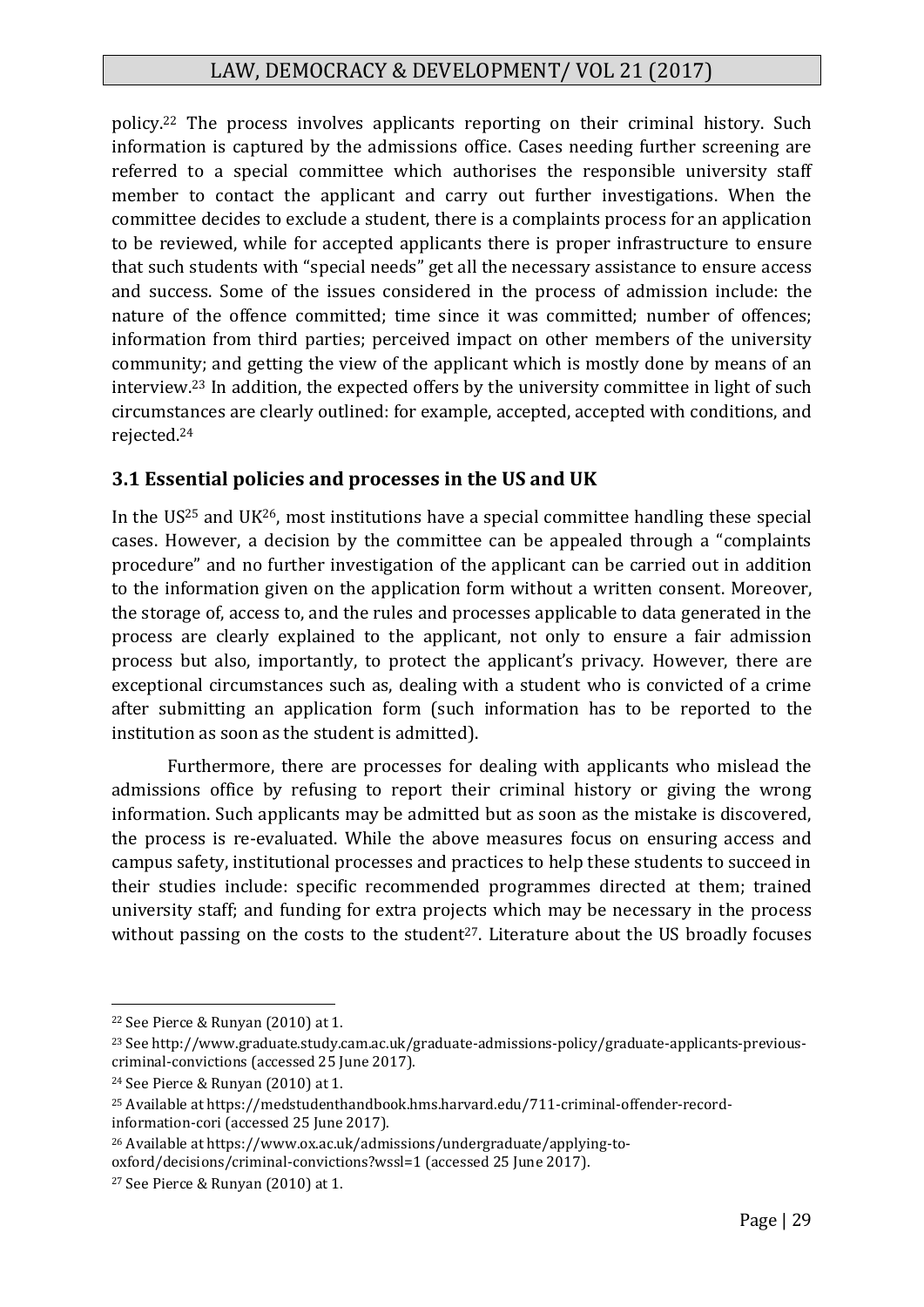on using student criminal records information to ensure campus safety first before permitting access.

#### **3.2 Challenges and opportunities for students with criminal records**

According to a study by Pager conducted in the US, societal stigma attached to a criminal record acts as a major barrier against accessing opportunities. He posits that a criminal record constructs a "negative credential" which becomes a variable used for social differentiation. <sup>28</sup> Moreover, "discrimination based on criminal record, in effect, adds to the punishment experienced by those convicted of crime."<sup>29</sup> Consequently, this undermines the re-integration of offenders back into communities.

Challenges in the US have led to institutions implementing these processes with great introspection, in order not to be seen as profiling applicants from minority communities. <sup>30</sup> In addition, while some students may be able to expunge their criminal records, many from the minority communities (particularly poor backgrounds) may not be able to do the same due to lack of finances and access to information. 31

Having outlined the above processes and their respective challenges, it is clear that the screening of students "may have unintended negative consequences for other important public health and social justice goals, [thus] signaling the need for more research and dialogue." <sup>32</sup> Even though having a criminal history highlights a risk factor for committing a crime in the future, it is not clear whether students with criminal records are more likely to engage in criminal activities at the institution once admitted.

It has been argued that access to higher education is crucial to reducing recidivism because it provides an opportunity to acquire skills. After serving the necessary legal punishment, higher education offers a way out from destructive activities, such as crime. This enables a person to divert their attention to more productive roles in a community. <sup>33</sup> Conversely, Baum and Payea add that the importance of personal benefits of higher education are wide: better income levels; lifetime earnings; improved health; and reduced likelihood of incarceration. <sup>34</sup> In addition to reducing recidivism, Pager argues that higher education is one mechanism of re-integrating an offender back into the broader society. <sup>35</sup> Therefore higher education access is very important since the offender does not only join a community but accesses skills which are vital to accessing opportunities. Even without employment

<sup>28</sup> Pager D "The mark of a criminal record" (2003) 108 (5) *American Journal of Sociology* 937 at 939.

<sup>29</sup> Jacob JB "Mass incarceration and proliferation of criminal records" (2006) 3 (3) *University of St. Thomas Law Journal* 387 at 390.

<sup>30</sup> Johnston BD "What we know" (2013) 19 (369) *Inj Prev* available at http://injuryprevention.bmj.com/ (accessed 20 October 2016).

<sup>31</sup> See Pierce & Runyan (2010).

<sup>32</sup> See Pierce & Runyan (2010) at 1.

<sup>33</sup> Rose C, Reschenberg K & Richards S "The inviting convicts to college program" (2010) 49(4) *Journal of Offender Rehabilitation* 293 at 294.

<sup>34</sup> Baum S & Payea K "Education pays 2004: the benefits of higher education for individuals and society" (2005) available at www.collegeboard.com (accessed 5 November 2016).

<sup>35</sup> See Pager (2003) at 939.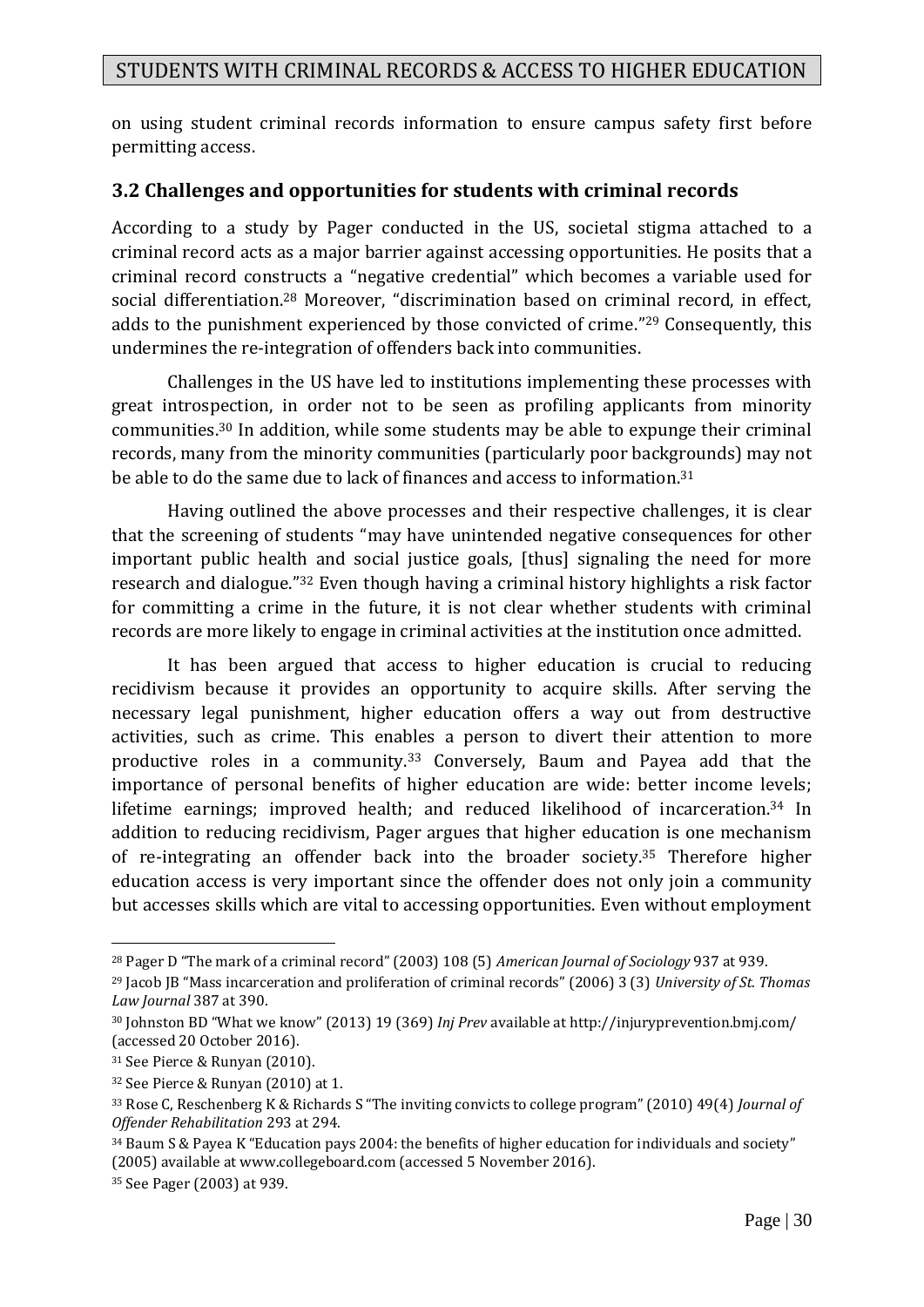after graduating, the academic community of friends provides a network (*social capital*). This can be essential in accessing opportunities, since education plays a crucial role in society as a "mechanism used to distribute ... opportunities for gainful participation."<sup>36</sup> Furthermore, studies have shown that there is less risk of delinquency among graduates in comparison to higher education dropouts for example, or in this case adults with criminal records who may not be allowed to access higher education. Consequently, higher education socialises students into conforming behaviour which involves respecting the law. <sup>37</sup> The current embrace of democratic governance in South African universities is a typical example.

## **4 HIGHER EDUCATION IN SOUTH AFRICA AND STUDENTS WITH CRIMINAL RECORDS**

The earlier discussion has shown that in countries such as the US where university applicants with criminal records are required to disclose such information, it is designed to ensure that they are treated as future "students with special needs" (a term used more in international literature). The process seeks to promote access, and protect the institutional community and the vulnerable most especially when accepted students graduate. <sup>38</sup> However, prioritisation depends on national context; for example, campus safety is prioritised in the US due to crimes on campus. In support of background checks, Pierce and Runyan noted that "it is hard to imagine parents who would not have serious concerns about their child sharing a room or hallway with someone convicted of rape, murder or armed robbery."*<sup>39</sup>*

Higher education in South Africa has experienced fundamental changes since the dawn of democracy, resulting in massification. <sup>40</sup> As highlighted above, some of the applicants to the universities may have a criminal history, and as a result they may not be accepted for certain programmes, given the crimes committed, in order to protect the public. <sup>41</sup> It is important to note that institutional enrolment processes are complex, dealing with different age groups, academic levels, and academic fields and disciplines. 42 In the context of South Africa, it is important that applicants with criminal records do not miss out on the opportunity to access higher education given the value addition to

<sup>36</sup> Helliwell HF & Putnam DR "Education and social capital" (2007) 33(1) *Eastern Economic Journal* 1 at 4. <sup>37</sup> Arum R & Beattie IR "High school experience and the risk of adult incarceration" (1999) 37 (3)

*Criminology* 515.

<sup>38</sup>Brodersen M, Swick D & Richman J "Risk and mitigating factors in decisions to accept students with criminal records" (2009) 45 (3) *Journal of Social Work Education* 349.

<sup>39</sup> See Pierce & Runyan (2010) at 01.

<sup>40</sup> Bunting I "The higher education landscape under apartheid" in Cloete N, Maassen P, Fehnel R, Moja T, Gibbon T & Perold H (eds*) Transformation in higher education: global pressures and local realities in South Africa* (Dordrecht: Springer 2006) 35.

<sup>41</sup> Madoc-Jones L, Bates J, Facer B & Roscoe K "Students with criminal convictions: policies and practices in social work education" (2007) 37 *British Journal of Social Work* 1387.

<sup>42</sup> Richardson V "Constructivism pedagogy" (2003) 105 (9) *Teachers College Record* 623.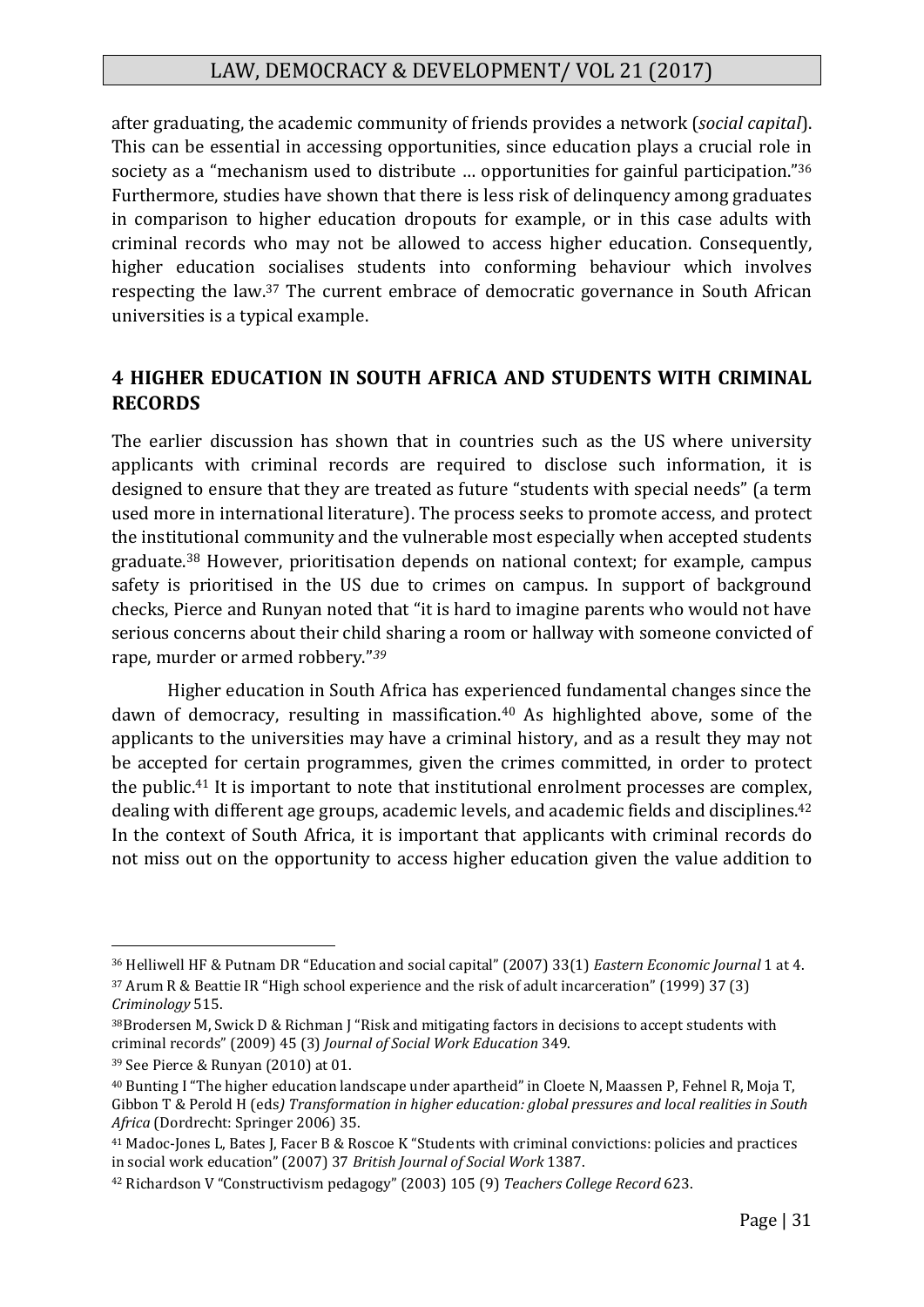the skills in the country, and also considering the South African developmental context. 43

There is a dearth of research on campus crime in South Africa; however, newspaper articles have constantly highlighted the violence and how students are often victims of crimes on campuses around the country and at times are perpetrators. <sup>44</sup> The latest examples which have made national and international news headlines included student protests at Rhodes University in April 2016 about the "rape culture" at the institution. <sup>45</sup> This has caused outrage as institutions nationwide reconsider their policies in relation to dealing with on-campus cases of sexual harassment and other forms of violence. Additionally, the #RhodesMustFall and #FeesMustFall student protests involved confrontations and violence on campuses around the country.<sup>46</sup>

While incidents of campus crime make it into national news, campus crime in South Africa does not appear to be a national challenge and this may be one of the reasons for research on the topic being scarce. Considering the current developmental nature of the South African State, attention to students with criminal records by institutions of higher learning would also contribute to the national development agenda, most especially when such focus is majorly intended to emphasise access. Next, the study research methodology is discussed.

## **5 RESEARCH METHODOLOGY**

This is an exploratory study based on document analysis<sup>47</sup>, whereby the 2016 application forms for student admissions to 16 South African public universities (11 traditional universities, two comprehensive universities and three universities of technology) were analysed. They include: Cape Peninsula University of Technology (CPUT); Central University of Technology (CUT); University of Cape Town (UCT); University of Fort Hare (UFH); University of the Free State (UFS); University of Kwazulu-Natal (UKZN); University of Limpopo (UL); University of Mpumalanga (UM); North-West University (NWU); University of Pretoria (UP); Rhodes University (RU); University of South Africa (UNISA). Stellenbosch University (SU); University of Venda (UV); University of the Western Cape (UWC); and University of the Witwatersrand (Wits).

The focus was on examining each application form as an institutional document to explore the following: the kind of information required from applicants in relation to

<sup>46</sup> See Luescher, Loader & Mugume (2017).

<sup>43</sup> Edigheji O. *Constructing a democratic developmental state in South Africa: potential and challenges*. (Pretoria: HSRC Press 2010).

<sup>44</sup> Mtshali N "'Petty crime' plagues SA universities" (2013) available at http://www.iol.co.za/news/southafrica/gauteng/petty-crime-plagues-sa-universities-1585293 (accessed 24 October 2015); Ndawonde N "Chaos erupts at UKZN" (2007) available at http://www.iol.co.za/news/south-africa/chaos-erupts-atukzn-1.379817#.VivWpH4rLIU (accessed 24 October 2015).

<sup>45</sup> Molander K "Students protesting over list of alleged rapists arrested at Rhodes University" *Times Live* 20 April 2016 available at http://www.timeslive.co.za/local/2016/04/20/Students-protesting-over-listof-alleged-rapists-arrested-at-Rhodes-University (accessed 9 October 2016).

<sup>47</sup> Babbie E & Mouton J *The practice of social research (Oxford*: Oxford University Press 2001) at 79.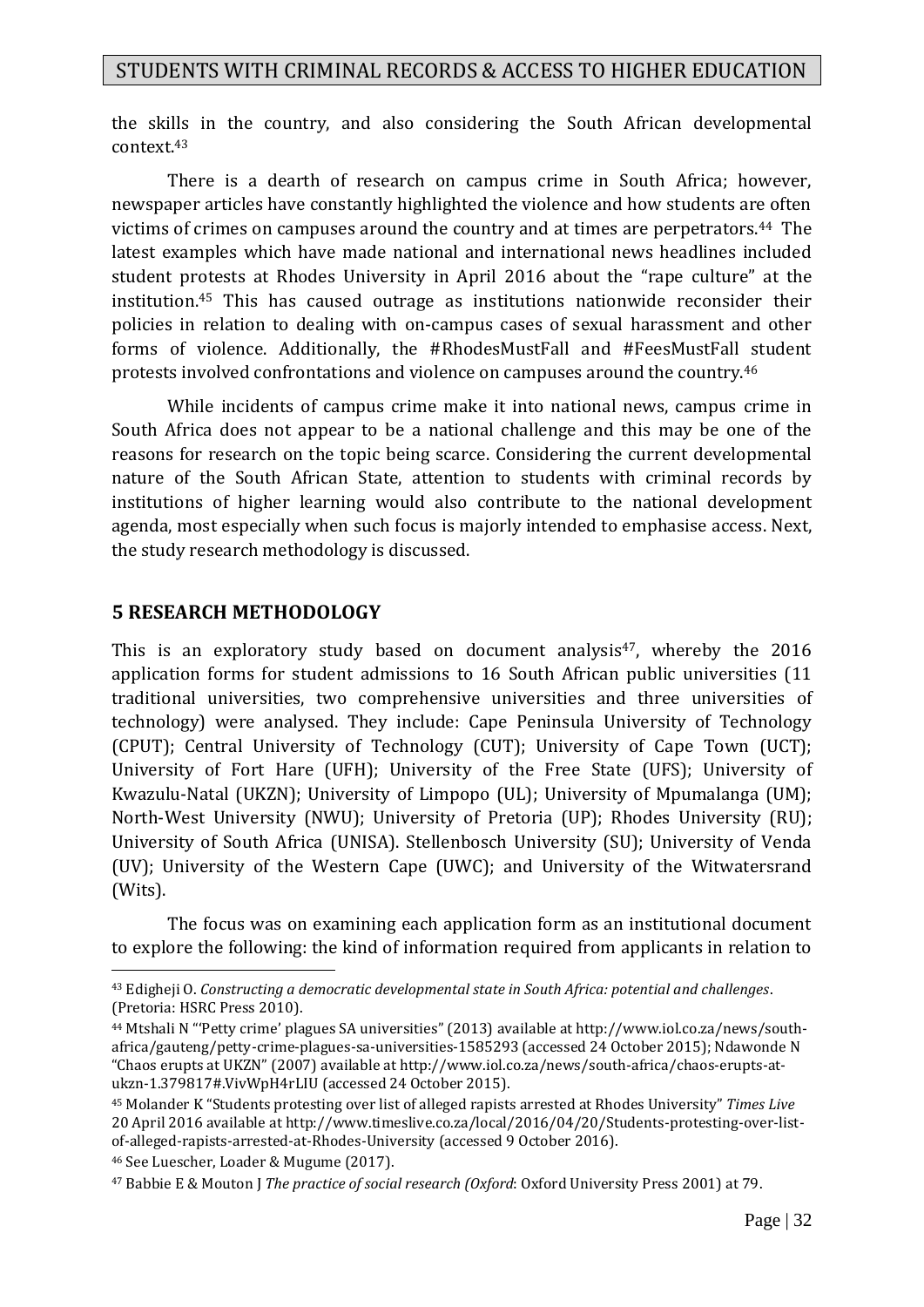their criminal records and the reasons for that; any other mechanisms universities have in place to promote access for students with criminal records; the content of the application form declaration; and any indication of how the information may be stored, accessed or shared. Document analysis "is a systematic procedure for reviewing or evaluating documents-both printed and electronic."<sup>48</sup> It is used in this study to find, select, assess and synthesise data from the respective university application forms. The data was then organised into themes, such as, questions about criminal history, reason for requesting such information, any other process implemented if the applicant had a criminal history, and the declaration content. <sup>49</sup> An application form is the first source of information for universities about potential students, therefore it provides a background to the kind of information universities may request from an applicant.

The analysis sought, first, to identify whether application forms had specific questions requiring applicants to report on their criminal history; secondly, if reasons were provided as to why such information was required; and thirdly, whether institutions required a specific declaration to be made by the applicant, and how the data provided by the applicant can be stored, accessed and/or shared. Therefore, the analysis should assist in providing information about the mechanisms which promote access, the kind of information universities may not be receiving while most likely to be important, and to comparatively show how different institutions may be well positioned to help students with criminal records to better access higher education.<sup>50</sup>

This study is limited by relying only on application forms for the 2016 academic year from 16 South African universities for data generation. This limits its ability to explore deeply into the complexity of the topic, such as, institutional contexts after the application phase or national figures for students with criminal records and the circumstances of those students.

#### **6 ANALYSIS**

1

#### **6.1 Questions on criminal history of applicants**

An analysis of the application forms of the 16 South African public universities for 2016 admissions shows only one university (CUT) that poses a direct question to the applicants: "have you been found guilty of a criminal offence?." Four other institutions, namely, UKZN, UFH, UV and UM, ask applicants whether they have ever been "refused admission" to any institution of higher learning, expelled, prohibited or excluded in any way.

Below are the questions from the five institutions mentioned above, requiring an applicant to report on his/her criminal history and other questions inquiring whether

<sup>48</sup> Bowen GA "Document analysis as a qualitative research method" (2009) 9 (2) *Qualitative Research Journal* 27 at 27.

<sup>49</sup> Xu J & Croft B "Query expansion using local and global document analysis" (1996) available at http://www.eng.utah.edu/~cs7961/papers/XuCroft-SIGIR96.pdf (accessed 20 October 2015). <sup>50</sup> See Bowen (2009).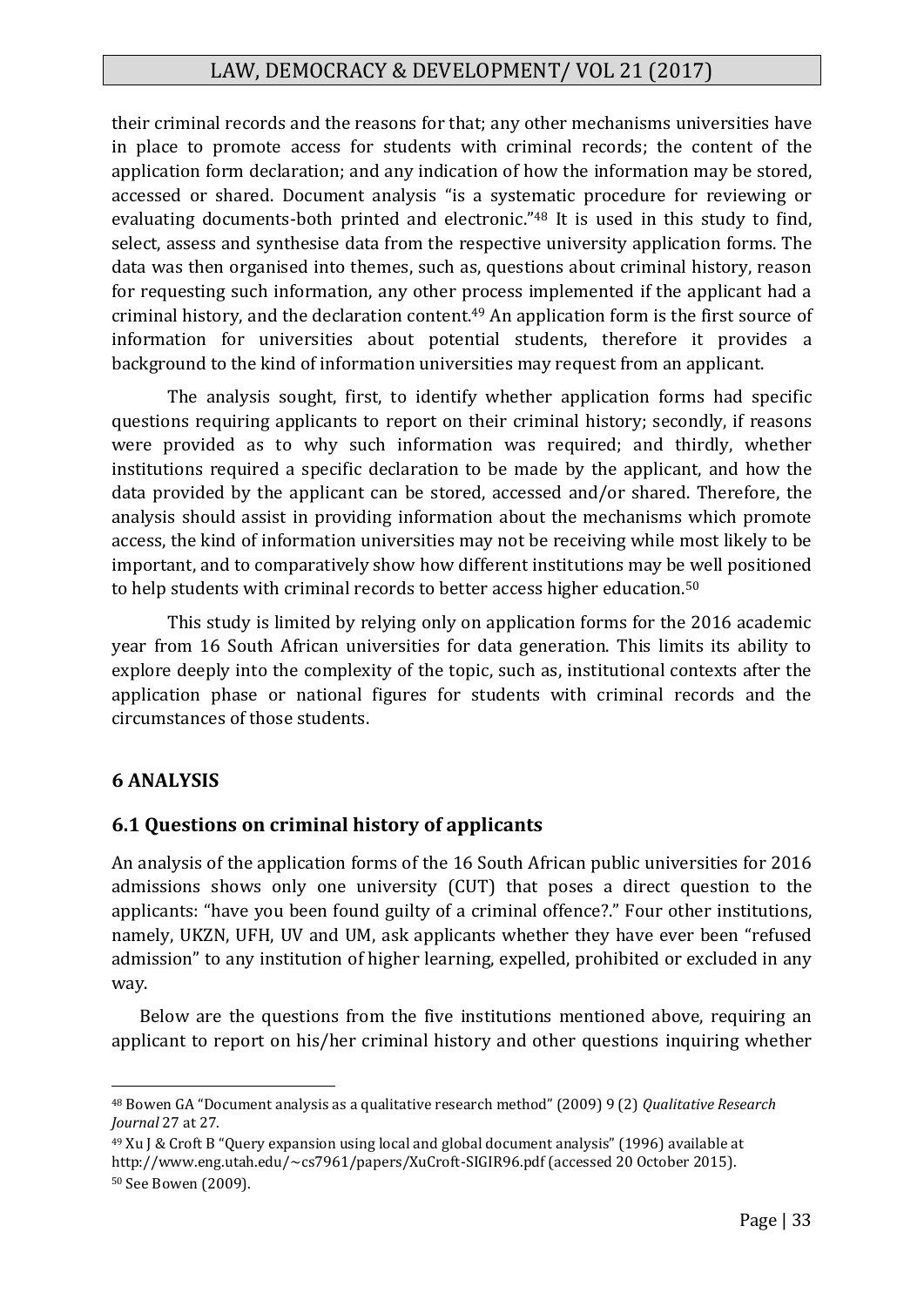the applicant has ever been excluded or prohibited from accessing any institution of higher learning. In each of the university application forms analysed, a positive response to any of the questions below leads to an applicant being probed further to supply more information. They include: have you been found guilty of a criminal offence? (CUT); have you ever been suspended from or refused admission to any postsecondary institution? (CUT); have you ever been refused entry to, or expelled or excluded from another institution? (UKZN); have you ever been refused entry to, or excluded or expelled from a residence of any university, college or technikon? (UKZN); have you ever been prohibited from proceeding with your studies at any university (UFH); have you previously been excluded from any institution of higher learning? (UM); and have you ever been refused admission to any post-secondary institution? (UV).

Most questions on the above list are focused on an applicant's history of compliance with institutional rules rather than criminal history *per se* in the national context. Therefore only one out of 16 universities requests applicants to provide information of their criminal history, while four other universities pose any question about applicants being excluded in any way by an institution of higher learning. Considering the above, there is very little evidence from the 2016 applications to show that the universities express interest in collecting such information from applicants. All application forms have a declaration section.

#### **6.2 Declarations on application forms**

All university application forms analysed required applicants to sign a declaration. The declaration in general covers agreeing to comply with the university rules and regulations if the application is successful, and liability for payments during study at the institution. For the latter, where the applicant is below 18 years, the guardian/parent has a section to sign for that responsibility. However, the contents of a declaration differs from one institution to another.

The UFS offers a unique example in this regard since there are two separate declaration sections to sign. All applicants are supposed to sign the first declaration which also highlights the abovementioned points to the applicant as prerequisites of compliance in order to study at the institution. Then there is a second declaration section at the end of the application form. This declaration excludes first-time applicants for undergraduate study at the institution as follows: "Personal Credential Verification (not needed when candidates apply for the first time for undergraduate study at this university)."

While the question about the applicant's criminal history was asked directly in the CUT application form, in the case of the UFS the institution requests for permission to verify an applicant's criminal history as follows:

Authorised credential verification types include, but are not limited to, educational qualifications, professional membership, employment history, employment references, consumer credit, criminal record, driver's license, and fraud prevention checks.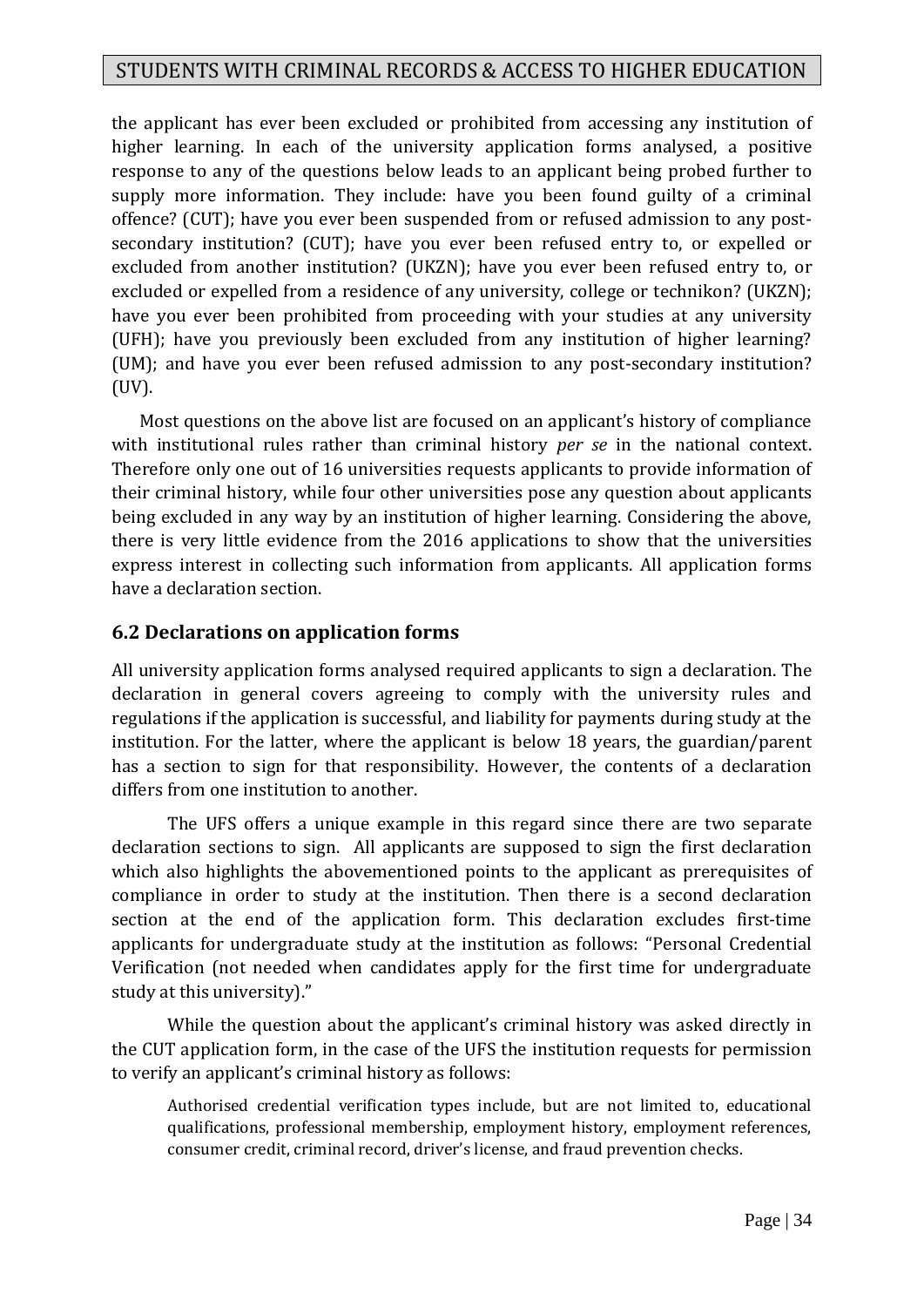While in earlier applications considered, the request for information on criminal history focused on potential students, in the case of the UFS, this same declaration is also used to verify staff members' personal information. Therefore, the same declaration form used for students (postgraduates in this case) is also used by staff members. Professional programmes offer a more detailed approach.

#### **6.3 Declarations on application forms for professional programmes**

Professional programmess in some institutions require the applicant to consent that she/he is aware of the requirements for the academic programme chosen, therefore implying that in future, if they cannot be licensed to practise professionally after completing the course or stopped in the middle of the course, for example, due to their criminal history, the institution does not take the blame. Below is an example of such a declaration:

I undertake to familiarise myself with and adhere to all the rules and general regulations applicable to the qualification for which I intend to enroll … I am aware that my enrolment is only valid if it complies with the applicable prescripts and regulations governing the qualification concerned. 51

It is assumed that the student is aware of the programme's requirements before signing the declaration, not just in the context of qualifying grade requirements in order to study at the institution, but even after graduating. This leaves students in study programmes such as law and accounting vulnerable, as they may graduate and not be able to qualify for certain jobs. Having noted above the problem of unemployed graduates in a developmental State such as South Africa, this adds to the challenges. 52 In this regard, it is only in the health sciences that specific information is required from students. But this is also more of a requirement set by the Health Professions Council of South Africa (HPCSA), which is implemented by institutions.

#### **6.4 Applicants in the health sciences**

Health sciences applicants for programmes such as medicine and nursing have one special requirement which seems to be compulsory, the "health questionnaire". It informs on the history of the applicant's health.

The HPCSA requires applicants for registration as healthcare practitioners to declare their criminal history as follows:

I … declare that I have never been convicted of any criminal offence or been debarred from practice by reason of unprofessional conduct in any country and that, to the best of my knowledge and belief, no proceedings involving or likely to involve a charge of offence or misconduct is pending against me at present. 53

<sup>51</sup> CPUT.

<sup>52</sup> See Leibowitz & Bozalek (2014) at 96.

<sup>53</sup> See HPCSA Application for Registration Form 23 available at

http://www.hpcsa.co.za/Uploads/editor/UserFiles/downloads/registration\_forms/2014\_2015\_apr/appl \_regis/form\_23\_app\_reg.pdf (accessed 25 June 2017).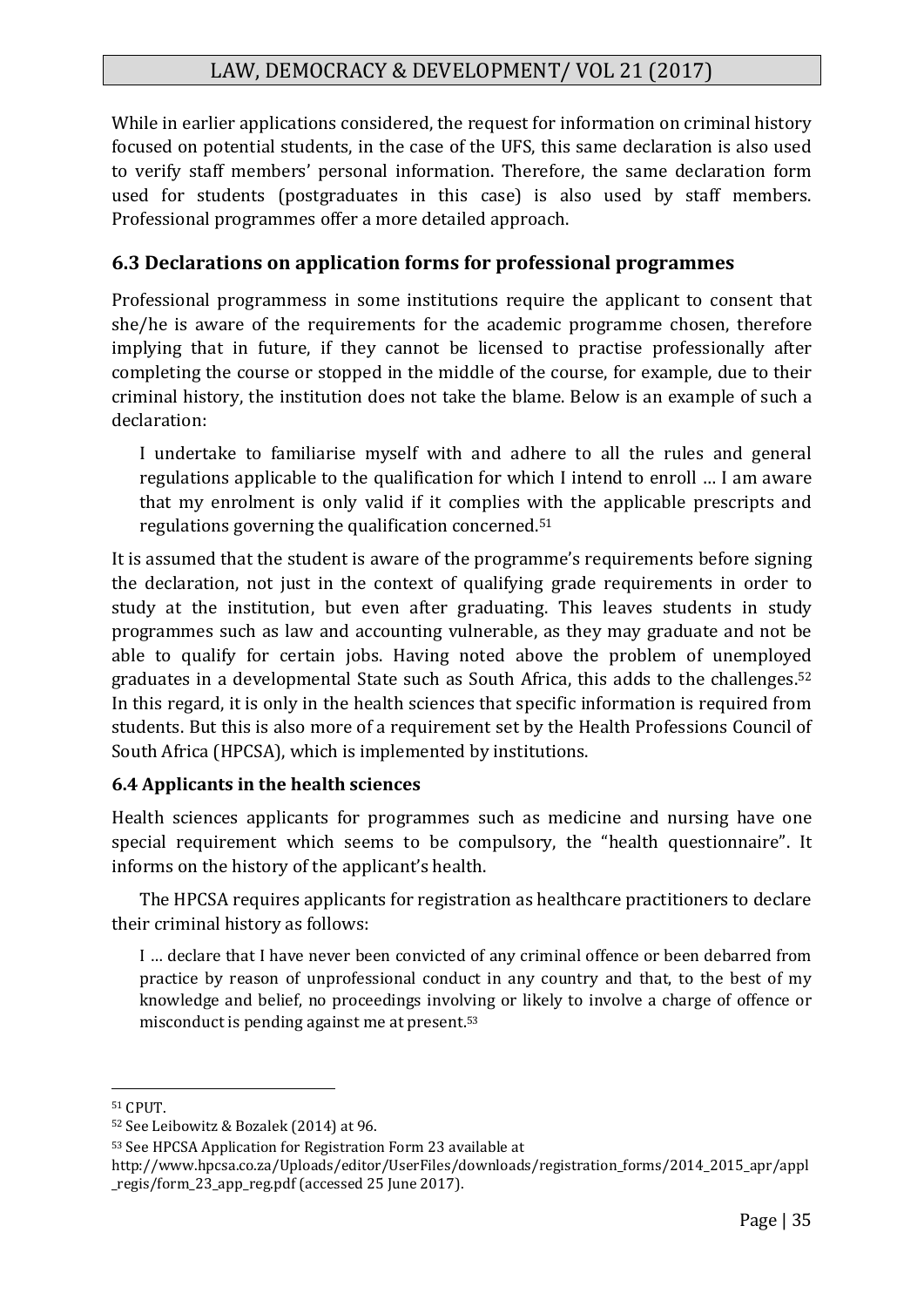Hence a "criminal conviction" against any practitioner is considered a direct contravention of the ethical code of the profession and thus a disciplinary proceeding is instituted against the member. Consequently, it is in accordance with such professional requirements that these institutions require students to sign a declaration expressing their understanding of the professional requirements and therefore their responsibility for any future consequences if it is discovered that they do not meet the requirements. The following discussion considers the implications.

## **6.4 Request for information on criminal history and implications**

The discussion above shows that one institution asks applicants to provide information about their criminal history while others do not. Since most institutions do not require such information as a precondition for admission, it cannot be argued that requesting applicants' information about their criminal history generally undermines access to universities. However, it is important to note that the current process may put some institutions at a disadvantage in comparison to others since an applicant with a criminal history would simply apply to universities where such information is not requested. In addition, not much information is provided to the applicant to understand the reasons for requesting such information, since providing clear reasons would also require the institution to state when such information gets removed from the institution's system and destroyed. There is no information provided in relation to how collected data on students' criminal history is stored and shared with any third party. Even though South Africa has the Protection of Personal Information Act of 2013 (POPI Act 4 of 2013), the Act is not mentioned anywhere even the institutions which directly or indirectly request such information. Therefore, institutions which do not request information about applicants' criminal history may be viewed positively since students can easily be admitted without providing such information. However, as a result students may be wrongly advised about their programme choices which can impact negatively on their career prospects. In addition, if such students need assistance to cope while the institution is not aware of the student's circumstances, it could be difficult to avail the necessary support. Moreover, not paying attention to such students (not even knowing that they exist) jeopardises the chances of putting in place structures to help them. This can be made much easier if institutions know for example about the students' criminal history and avail the necessary infrastructure, such as a support unit to provide assistance, depending on the necessary need.

Depending on the crime committed, for some study programmes students may need advice/guidance from the institution. For example, the health sciences, as noted above, clear information on qualifying for a licence after graduation and the absence of structures (to request for information and guide students) can negatively affect the student. Consequently, the absence of a multi-institutional approach is central to the problem as each institution innovates as to how to deal with students with criminal history.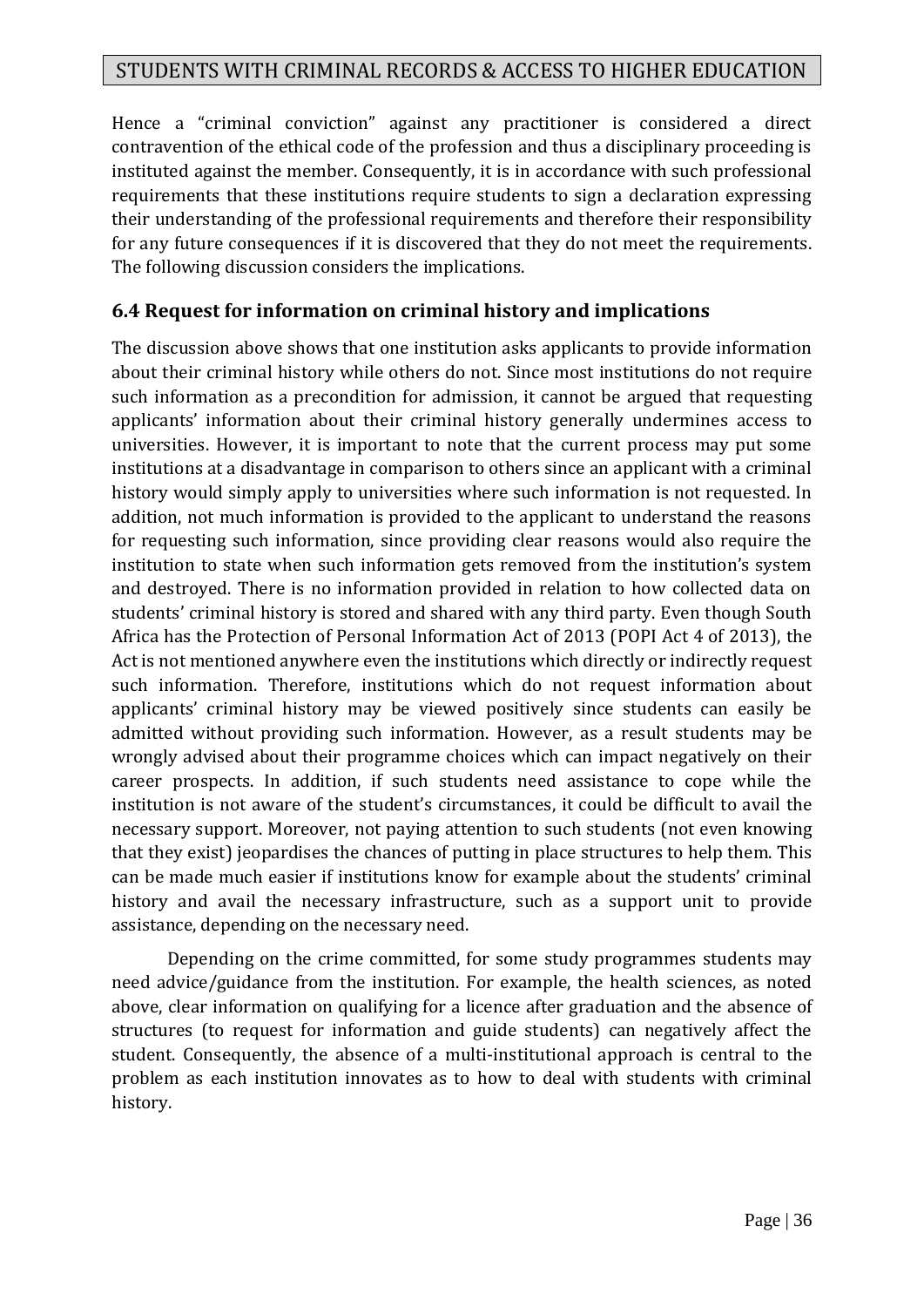## **7 A POSSIBLE ROUTE FOR SOUTH AFRICAN HIGHER EDUCATION**

The literature has highlighted that the request for criminal history information from higher education applicants, most especially in the US is mainly due to the country's high crime rates (including crimes on university campuses). The information is used by institutions to recruit students with criminal records well aware of their background in order not only to create a good studying environment but also to maintain a safe campus. It is important to state that research shows no known link between students with criminal backgrounds and endangered campus safety, while education is linked to lower recidivism rates. This suggests that if students are to provide information about their criminal background, such information should be majorly used to promote access to institutions. 54

Therefore, even though examples of campus safety challenges at South African institutions are outlined in the earlier discussion, a policy focusing on students with criminal records on campuses majorly for reasons of safety would be misleading and uncritically targeting vulnerable students. Moreover, it is argued that criminal behaviour prior to joining higher education institutions in the US for example can be seen as a risk factor for campus misconduct but it cannot be seen as a reliable predictor of campus misconduct. Therefore institutions cannot use a student's criminal record to predict whether he/she will misbehave in future if admitted. In addition, "higher education is directly correlated with reduced recidivism rates … making higher education available to individuals with criminal backgrounds is, therefore, a keystone strategy to promoting public safety." 55

Furthermore, higher education is noted as a positive force in communities, since the reintegration of offenders becomes more acceptable as they become a productive force in communities, thus delegitimising the stereotypes attached to holders of criminal records in communities. 56

Given the above, the policy focus in South Africa relating to students with criminal records should be on improving access. However, institutions interested in requesting such information should be more explicit, as for example CUT. They should indicate why such information is requested. A regional or provincial approach towards standardising application forms would go a long way in clarifying respective information needs. This would also ensure that research at the national level pays close attention to the topic and that institutions can differ on which crimes warrant denial of admission. However, such policies should not in any way result in unnecessary exclusion of potential higher education students. In line with the above discussion, institutional policies should outline programmes which require strict criminal history screening and why, to ensure a balanced response from institutions in compliance with the Higher Education Act of 1997<sup>57</sup> while protecting students' careers after

<sup>54</sup> See Sokoloff & Fontaine (2013).

<sup>55</sup> See Sokoloff & Fontaine (2013) at 29.

<sup>56</sup> See Sokoloff & Fontaine (2013) at 29.

<sup>57</sup> Available at http://www.up.ac.za/media/shared/409/higher-education-act-1997.zp86770.pdf (accessed 28 June 2017).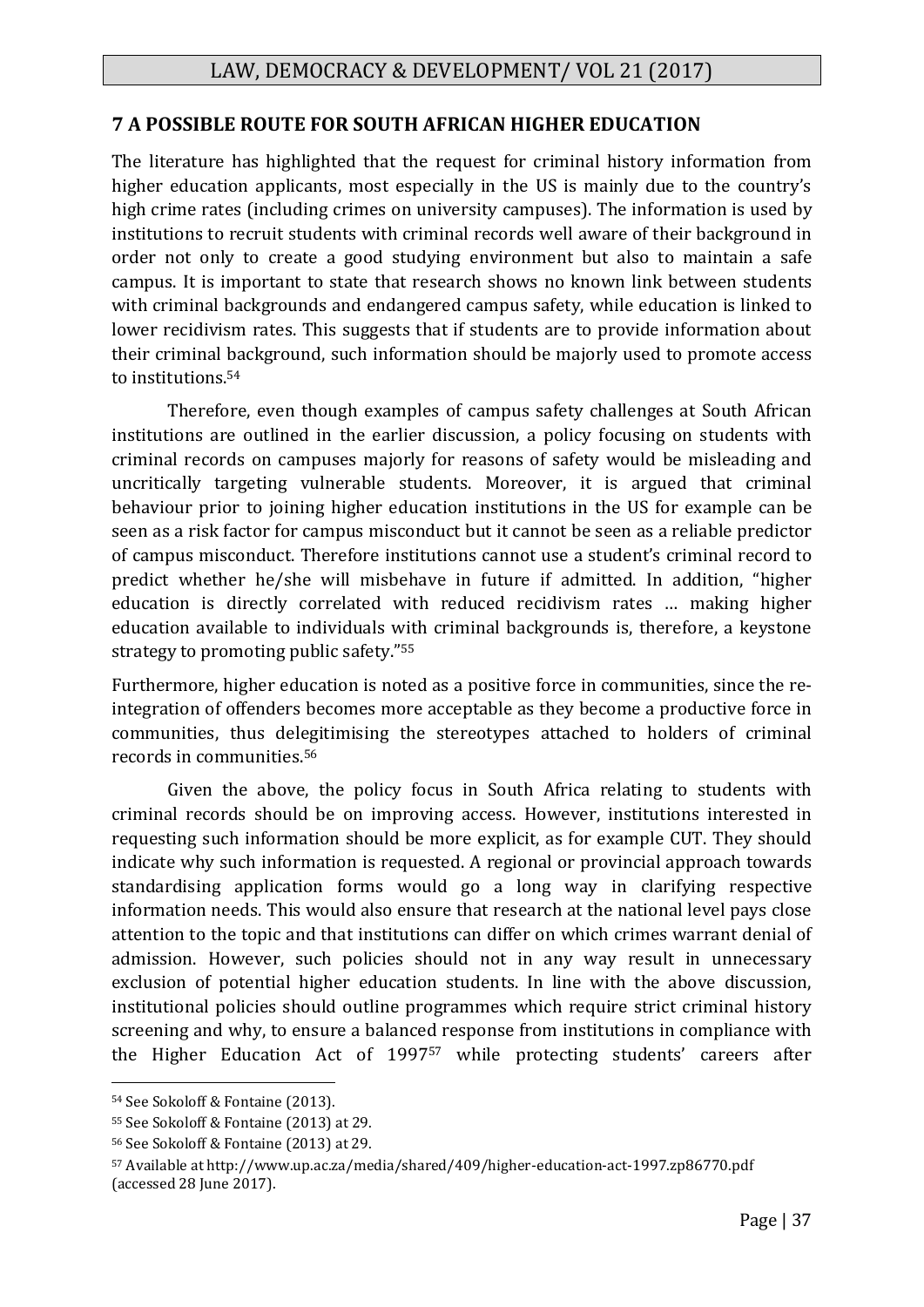graduating. <sup>58</sup> Additionally, institutions should provide programmes to assist such students who may need special assistance to cope with university life for example, rather than being oblivious to the need therefor.

Even though only one institution collects information directly about criminal records (CUT), six other institutions use questions presented differently to request for similar information. For example, asking whether applicants have ever been expelled from other higher education institutions and why. For institutions requesting applicants to report on their criminal history, such information can be better stored in the admissions office. Extra screening can only be done on applicants who on the basis of their academic qualifications have been accepted to a programme. Therefore, failure to qualify for admission to a programme should mean no further screening. The failure to have a clear institutional policy and be upfront with the applicants in relation to the reasons for seeking such information may have negative consequences, as noted in a US study about students with criminal records. It was discovered that "more than half of the schools that collect and use criminal background information mostly provide additional supervision (rather than added support to such students) - often experienced as harassment - of students who were admitted with a criminal background." <sup>59</sup> The collecting of such information can deprive students with criminal records of a conducive academic environment even when they are registered students. The POPI Act offers some insights on data handling.

## **7.1 The Protection of Personal Information Act 2013 (POPI)**

The POPI Act of 2013<sup>60</sup> is meant inter alia to "promote the protection of personal information processed by public and private bodies; [and] to introduce certain conditions so as to establish minimum requirements for the processing of personal information". The Act provides the necessary requirements nationally as to how personal information is handled and therefore can be shared at different levels. This includes how institutions of higher learning deal with student data since application forms in these institutions do not provide information about how requested data is handled. Compliance with the Act would require centralising the storage of such sensitive information (criminal history) in addition to the information gathered from all students subject to the student administration or any institutional research unit/department<sup>61</sup>. These staff members are trained in the ethics of data management in accordance with national and institutional policies to ensure clarity on restrictions and thus the necessary clearance steps for staff members to access such information. In addition, compliance would require a POPI Act office within the institutional research unit, student administration or registrar's office focusing specifically on compliance at different levels for protection of student data. Such compliance would be better

<sup>58</sup> See Pierce & Runyan (2010).

<sup>59</sup> See Sokoloff & Fontaine (2013) at 11.

<sup>60</sup> See http://www.justice.gov.za/legislation/acts/2013-004.pdf (accessed 25 June 2017).

<sup>61</sup> Muller N, Langa S & Dlamini P "Institutional research units in higher education institutions in South Africa" in Botha J & Muller NJ (eds) *Institutional research in South African higher education: intersecting contexts and practices* (Stellenbosch: Sun Press 2016) at 69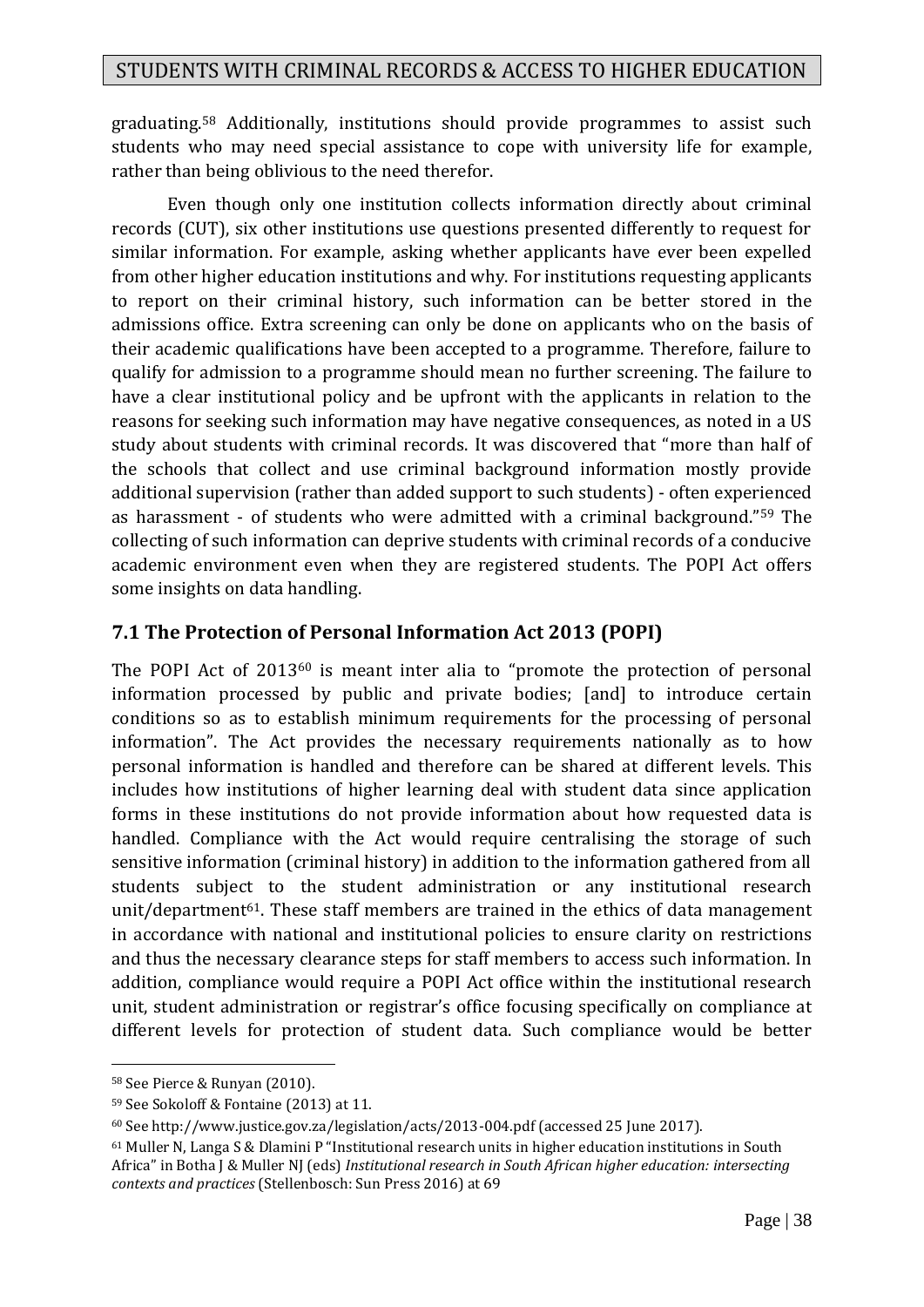enforced by linking the POPI Act office to a legal office for the handling of queries or any interpretation of data requests<sup>62</sup>. In institutions of higher learning with a Faculty of Law, such systematic linkages would be easier from within. But the POPI Act office can also be allowed access to the legal representatives of the institution. These are examples of the basic conditions necessary for proper interpretation of the POPI Act in an institution and the handling of student data, including sensitive student criminal records. Proper data handling shields such students from being stigmatised by other students or staff and thus creates a conducive environment for access. However, this level of compliancy and the whole initial phase of data generation comes at a cost.

## **7.2 Potential costs of the process**

The additional process of collecting data, storage, processing and any sharing of such information carries a cost. In addition to requiring students to provide information about their criminal history, if these institutions go further to investigate for more information, as in the case of the UFS application form, this could divert resources from other valuable programmes in an institution. On the other hand, if applicants bear the costs, the process could become another "economic barrier" which low-income applicants would have to face. <sup>63</sup> In the context of the latest #FeesMustFall national student protests for free higher education in South Africa that would not be a desirable route to consider. <sup>64</sup> Additionally, for the majority of institutions, as noted above, the application phase is always the beginning phase which implies that more costs have to be incurred later in the process if criminal history questions are to be added to the application form. Costs to consider would include: the questions to be inserted in the application form would require expert legal advice to comply with national and institutional policies; a POPI Act office and any other necessary legal assistance; staff would have to be trained in how to deal with such students; a committee of the university management or the administration office made up of officials from various academic, management and other levels/structures to deal with the selection, admission, and also the follow-up, of students who have been admitted and those who may not have been accepted, most especially if they want to appeal such decisions.

## **8 TOWARDS A RESEARCH AGENDA: STUDENTS WITH CRIMINAL RECORDS IN SOUTH AFRICAN HIGHER EDUCATION**

The article considers institutional processes which promote access for students with criminal records. The evidence shows that the few institutions which request such information and are therefore aware of having such students, have no processes and practices designed to handle the admission process of such students. Hence the

<sup>62</sup> Boon RD "Regulated ethics: institutional research compliance with IRBs and FERPA" in Howard RD, McLaughlin GW & Knight WE (eds) *The handbook of institutional research* (San Francisco: Jossey-Bass 2012) at 328.

<sup>63</sup> See Pierce & Runyan (2010).

<sup>64</sup> See Luescher, Loader & Mugume (2017).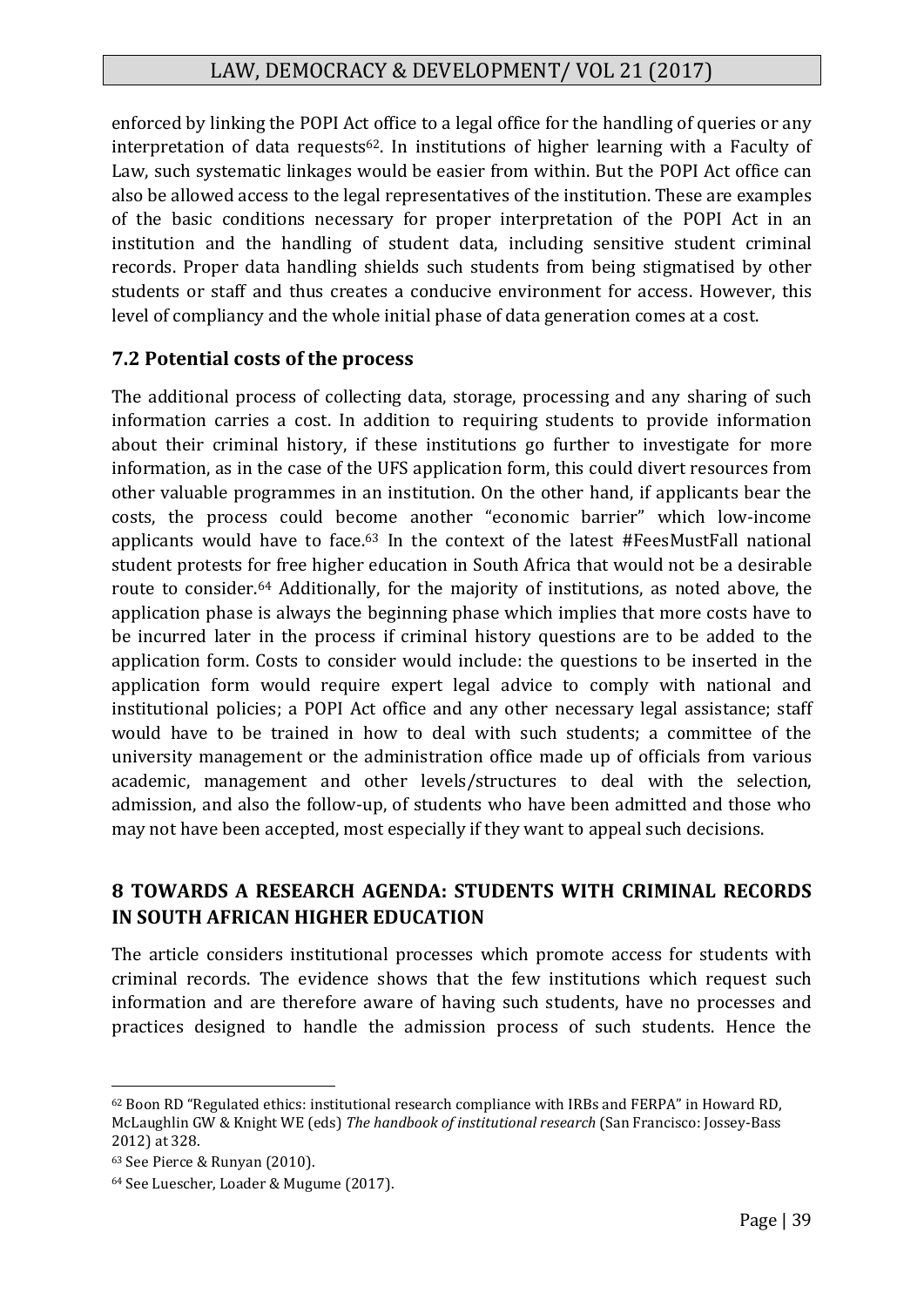argument for a research agenda in such institutions to ensure that any policy changes rely on research for such changes to suit the South African context.

In addition, research on the topic should highlight the potential costs which are to be incurred by institutions which are currently requesting such information and those which may do the same in the future. As argued by Johnston<sup>65</sup> concerning applicants' criminal history, it is important to constantly keep a critical eye on the whole process to ensure that the answers that come from the data collected on these applicants is used in a "manner that is fair and responsible". Therefore institutions should be able to systematically assess the information provided using a fair process. Most importantly, given South Africa's racial history, institutional processes should be as transparent and fair as possible, and not to be seen as excluding a specific group of students while lenient on others by using criminal history.

Issues to consider for research: the similarities and differences among institutional policies in relation to students with criminal records; possible national and institutional policy options; investigating the lived experience of students with criminal records before and after being admitted to the university (re-integration challenges); the impact of students with (and without) criminal records on campus safety; the impact of higher education on reducing recidivism; and the impact of higher education on reintegration.

Considering the evidence presented and the discussions above, it is clear that this article does not claim that higher education is a panacea for all the social ills which may result in one way or another in persons getting criminal records. It rather considers the evidence presented by other scholars on the positive role of higher education in reintegration into communities and reducing recidivism to propose ways of ensuring improved access for students with criminal records in South Africa.<sup>66</sup> Moreover, higher education promotes skills development and produces more productive community members as they are able to create or access the available opportunities in a community. <sup>67</sup> The article does not claim that among the 16 institutions, those which do not request information from applicants about their criminal history, do not admit such students. Rather, the argument is to the contrary: such institutions admit students with criminal records and such students may even prefer applying to those institutions since they do not have to divulge information about their criminal history. However, some of the challenges noted include that such students may not be well advised in relation to programme choices given their circumstances and may end up struggling to get employed after graduating due to their criminal history.

## **8 CONCLUSIONS**

The article considered information requested from university applicants by 16 South African universities. Evidence shows that few of the 16 institutions even ask students

<sup>65</sup> See Johnston (2013).

<sup>66</sup> Sokoloff & Fontaine (2013) at 11.

<sup>67</sup> Baum & Payea (2004).